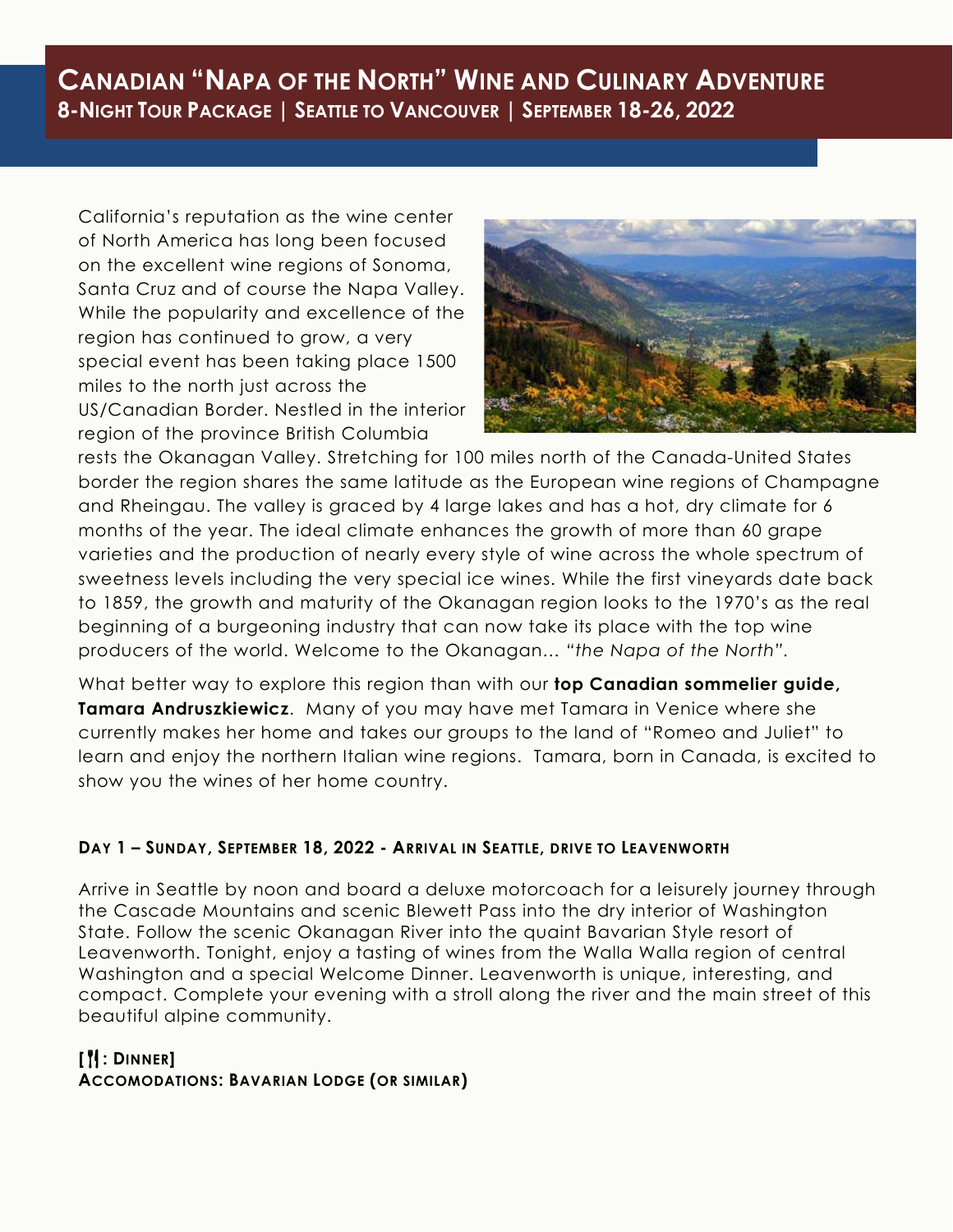#### **DAY 2 – MONDAY, SEPTEMBER 19, 2022 – LEAVENWORTH TO OSOYOOS**



Before departing Leavenworth this morning, we'll visit the world's largest *Nutcracker Museum*. It's fun and truly amazing! We'll take a short ride to the valley community of *Cashmere* and stop to sample the Aplets and Cotlets of the historic *Liberty Orchard Company.* Then we'll follow the mighty Columbia River past the resort community of Lake Chelan and stop to enjoy a picnic lunch and sample some local wines at the riverside *Rio Vista Winery*. Our journey continues north through the Cascade Mountains to

the farming community of Orville and the shores of Osoyoos Lake. Keep your passports handy as we cross into the Province of British Columbia and the resort community of Osoyoos. We are now in Canada's only true desert area and at the beginning of the *Okanagan Wine Trail*. Tonight, relax and enjoy our beautiful lakeside resort hotel and a BBQ dinner featuring local produce and your first introduction to the Wines of the Okanagan Valley.

## **[: BREAKFAST, BOXED LUNCH, DINNER] ACCOMMODATIONS: WATERMARK BEACH RESORT (OR SIMILAR)**

# **DAY 3 – TUESDAY, SEPTEMBER 20, 2022 – OSOYOOS, SPOTTED LAKES AND WINE TASTING**

This morning we'll start our touring with a visit to the mystical Spotted Lakes, unique to this region and the object of folklore for the First Nations People. Our journey then takes us through the Similkameen Valley, a pristine stretch of vineyards, orchards and small farms set amongst the dramatic background of rugged mountains. The absence of pesticide use leads the region to claim the title of *"Organic Capital of Canada".* We'll visit a historic *Grist Mill*



before stopping in Keremeos for our first tasting of the region's organic wines. Another short ride brings us into the Okanagan Falls Bench tucked in between Skaha and Vaseaux Lakes and home of some of the regions most recognized wineries. We'll stop for



lunch (and some tastings) where the wine, food and views are wonderful. After lunch, we'll journey further down the valley and spend the afternoon sampling the fare of two wineries in the Oliver area. Returning to our beachside resort in the late afternoon, take some time to enjoy the resort before we head out for a very special dinner at one of the areas most popular wineries. The food, the service, the wine and the view will leave you amazed.

## **[: BREAKFAST, LUNCH, DINNER] ACCOMMODATIONS: WATERMARK BEACH RESORT (OR SIMILAR)**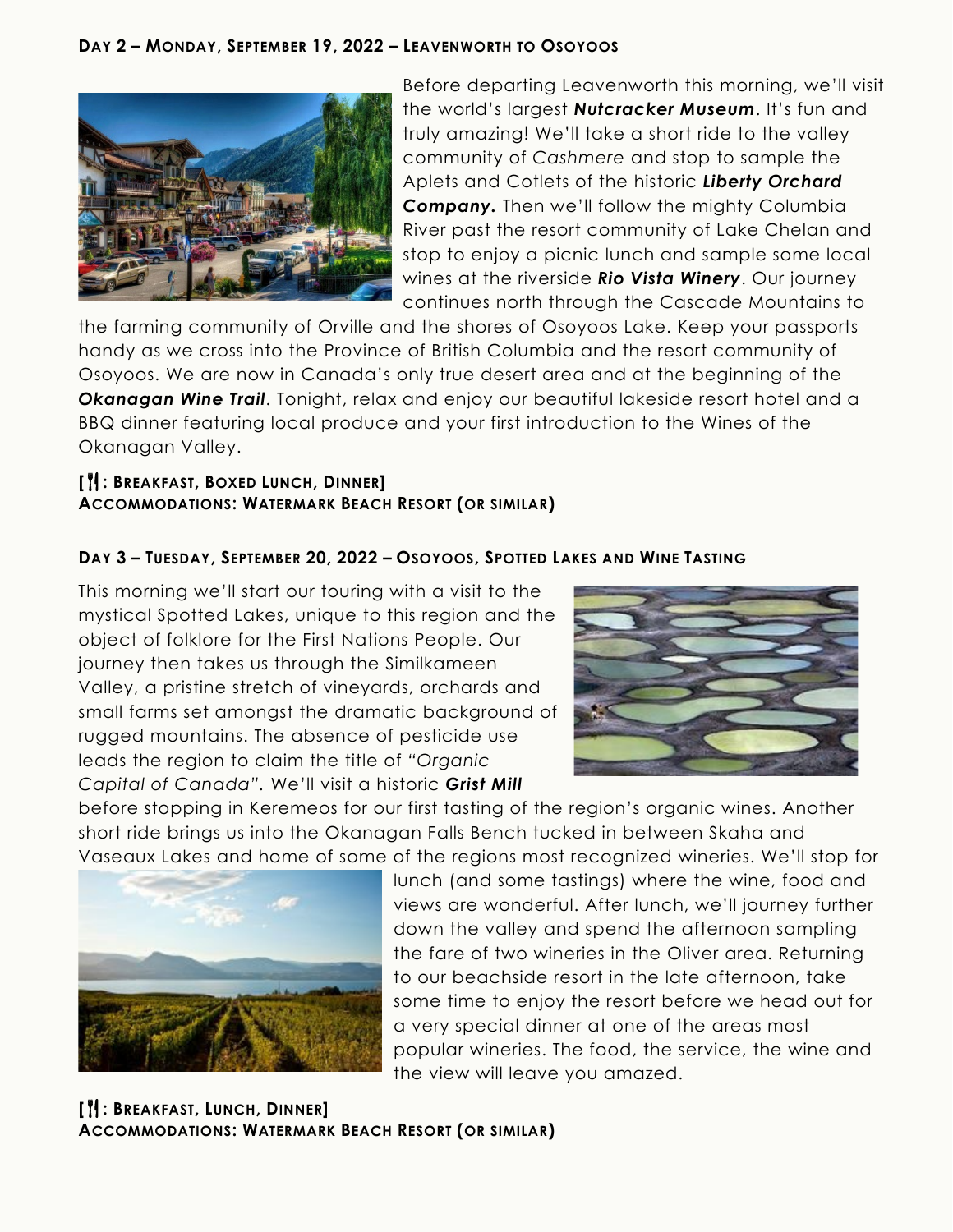# **DAY 4 – WEDNESDAY, SEPTEMBER 21, 2022 – OSOYOOS TO KELOWNA**

A beautiful and relaxing day lies ahead. Our first stop will be in nearby Oliver, *"Wine Capital of Canada".* Here, we'll visit the newly completed Okanagan Wine Village, and meet with some of the local vintners. We'll continue north to the resort community of Penticton, neatly perched between Skaha and Okanagan Lakes. The city is famous for it's annual Peach Festival and renowned for its' wines. We'll stop for a short tour of the *SS Sicamous,* a visual reminder of the vital role that Sternwheelers paid in the early transportation routes in the area.

Our journey continues along the eastern shore of Okanagan Lake to an area known as the Naramata Bench, home to over 40 wineries with plenty of terroir to swirl, sip and savour. The historic *Naramata Inn* will be our host for lunch followed by an early afternoon tasting at your choice of several boutique or full selection wineries along the Bench. Later in the afternoon we return to the western shore of the 90-mile-long lake and travel through the popular resort communities that dot the shoreline. Along the way watch out for the famed lake monster OGOPOGO. Our final tasting will take place in one of the many wineries located in the appropriately named communities of Peachland and Summerland. We'll cross the graceful Bennett Bridge to the beautiful city of Kelowna and our deluxe lakeside accommodation for the next 3 nights. Tonight, dinner is on your own. Enjoy dinner in the hotel's lakeside restaurant or take a short walk and sample one of the many fine Kelowna restaurants.

## **[: BREAKFAST, LUNCH]**

# **ACCOMMODATIONS: DELTA HOTELS BY MARRIOTT GRAND OKANAGAN RESORT (OR SIMILAR)**

## **DAY 5 – THURSDAY, SEPTEMBER 22, 2022 – VERNON AND O'KEEFE RANCH**

Our journey continues north through the vineyards and orchards following the shores of Okanagan and Woods Lakes before arriving at Kalamalka Lake – *the lake of many color*s. Soon we arrive in the beautiful resort city of Vernon and travel along the shores of Swan Lake to the historic *O'Keefe Ranch*. Established over 150



years ago, this is still a working ranch. We'll have a great western lunch and an opportunity to explore the heritage village and take a wagon ride. In the afternoon we'll stop in at one of the hundreds of craft wineries on our way back to Kelowna and return to Kelowna in time for you to swim, sit in the sun or take a walk along the lakeshore (there is also a Casino nearby). Tonight, a special treat awaits as we board the deluxe *Lake Lounge* for a dinner cruise on Lake Okanagan.

# **[: BREAKFAST, LUNCH, DINNER] ACCOMMODATIONS: DELTA HOTELS BY MARRIOTT GRAND OKANAGAN RESORT (OR SIMILAR)**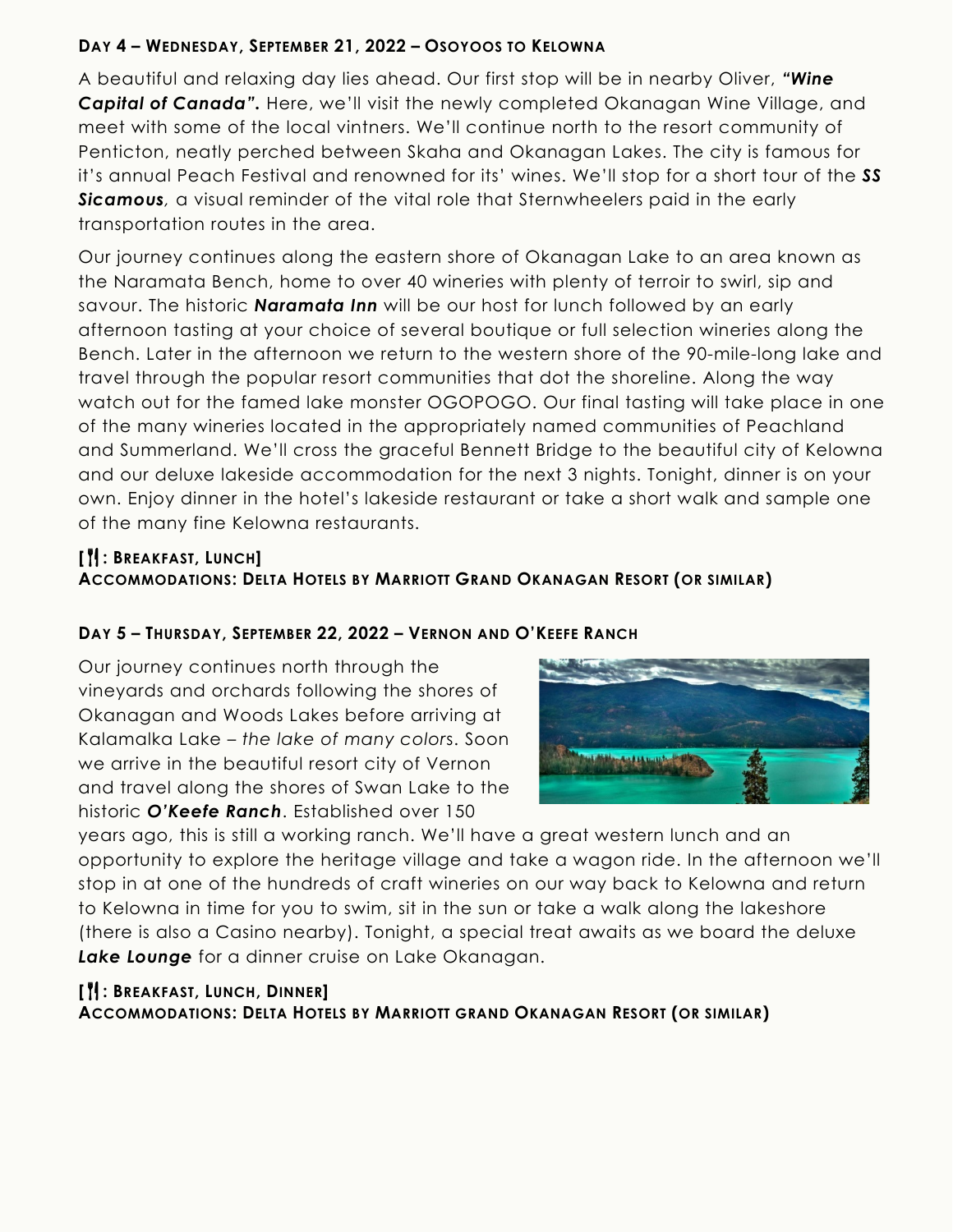#### **DAY 6 – FRIDAY, SEPTEMBER 23, 2022 – KELOWNA**



Today is a day to relax and enjoy this beautiful resort. In the morning we'll take a short tour of the cultural district of Kelowna before embarking on a tram tour of one of the largest orchards in Canada. There will be some time to shop in the gift shop and sample some of the delicious ciders, jams and jellies, honey and fruit candies all produced locally. This afternoon is free to

enjoy the many facilities of your hotel or to do some local shopping. There will also be optional tours available for wine tasting, cycling, kayaking or even a round of golf on one of the areas many championships courses. Our dinner tonight will be at the famous *Mission Hills* winery overlooking the city of Kelowna and Okanagan Lake.



# **[: BREAKFAST, DINNER] ACCOMMODATIONS: DELTA HOTELS BY MARRIOTT GRAND OKANAGAN RESORT (OR SIMILAR)**

## **DAY 7 – SATURDAY, SEPTEMBER 24, 2022 – KELOWNA TO SUN PEAKS RESORT**

This morning we'll make a leisurely departure from our lakeside resort and travel into a more remote part of the Okanagan, making our way past orchards and small ranches along the shores of Monte Lake. Small farms and old lumber mills dot the landscape. We'll stop at a beautiful new winery in the small community of *Westwald* in time for some wine tasting to go along with our picnic lunch. The view of the Thompson River is perfect. Our afternoon drive takes us along the *Trans Canada Highway* west to the bustling Interior city of Kamloops before turning north along the banks of the North Thompson River. Small farms, vineyards and ginseng fields grow along the banks of the river. The last leg or our journey takes a scenic route to the alpine resort of *Sun Peaks*. This is BC's most popular Interior Mountain resort. Enjoy a late afternoon walk or carriage ride through the pedestrian village and relax in the elegant surroundings of your hotel. Tonight, we'll sample wines from the region and enjoy cuisine featuring the premier beef and locally grown vegetables.

#### **[: BREAKFAST, BOXED LUNCH, DINNER] ACCOMMODATIONS: SUN PEAKS RESORT (OR SIMILAR)**

#### **DAY 8 – SUNDAY, SEPTEMBER 25, 2022 – SUN PEAKS TO VANCOUVER**



This morning we depart for the coast leaving the beautiful Kamloops region behind. Our morning stop will be in Merritt, one of the last *"western towns"* in British Columbia. We'll take a short tour through town and view the many western murals painted on the buildings before heading down the spectacular *Coquihalla Highway*. This is truly a scenic route through the vast grasslands of the Interior Plateau and the

glacier covered passes of the Coastal Mountains. We'll stop at the historic Gold Rush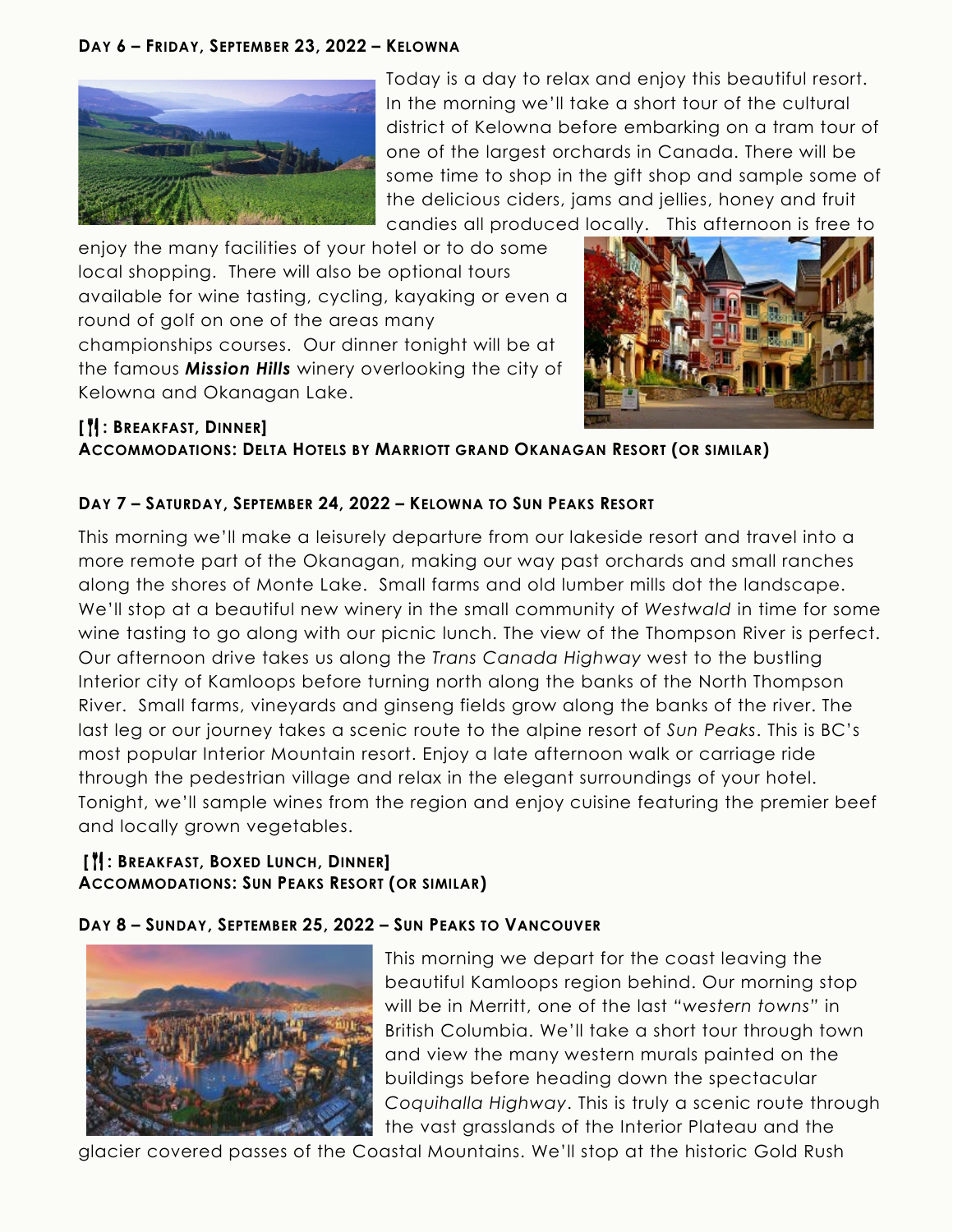town of Hope for a lunch (on your own) before continuing our journey through the lush farmlands and agricultural communities if the Fraser Valley. Our adventure comes to an end with our arrival in the beautiful city of Vancouver. Spectacular by nature, surrounded by the rugged coastal mountains and spread along the shoreline of Burrard Inlet. If traffic permits, we'll take a short tour of historic *Gastown*, Canada's largest *Chinatown* and beautiful 1000-acre *Stanley Park* before checking in to our deluxe hotel. Tonight, a very special farewell dinner awaits!

# **[: BREAKFAST, DINNER]**

#### **ACCOMMODATIONS: SHERATON WALL CENTER (OR SIMILAR)**

## **DAY 9 – MONDAY, SEPTEMBER 26, 2022 – DEPART VANCOUVER**

This morning transfer from your hotel to the Vancouver International Airport for your flight.

# **[: BREAKFAST]**

# **PRICE: \$4,930.00 PER PERSON, DOUBLE OCCUPANCY SINGLE SUPPLEMENT: \$1,064.00**

**INCLUDES:** Eight (8) nights hotel accommodation listed (or similar), all meals and activities as outlined in tour description, winery tours and tastings, all tour fees, services of a professional Tour Director, transportation on deluxe AC motorcoach, bottled water on the motorcoach and luggage handling (1 bag per person).

Not Inclubed: Airfares, travel insurance, gratuities for the driver (recommend \$3-\$4 per person, per day), gratuities for the guide (recommend \$5-\$7 per person, per day) meals not listed, room upgrades, any extra nights before or after the tour, and items of a personal nature.

**ACTIVITY LEVEL**: Tour not suggested for people in wheelchairs and/or with mobility issues due to extended walking.

**ARRIVAL AIRPORT: SEATTLE (SEA) PLEASE ARRIVE BY NOON DEPARTURE AIRPORT: VANCOUVER INTERNATIONAL AIRPORT**

**NOTE:** Times and providers listed are subject to change. Hotel upgrades are based on availability at the time of booking

**TRAVEL INSURANCE:** F&WT highly encourages protecting your travel investment in case of an emergency requiring you to cancel your trip. Your F&WT's Travel Advisor can assist you with procuring the appropriate coverage. Please make sure to read the cancellation policy on the registration form outlining our cancellation policy.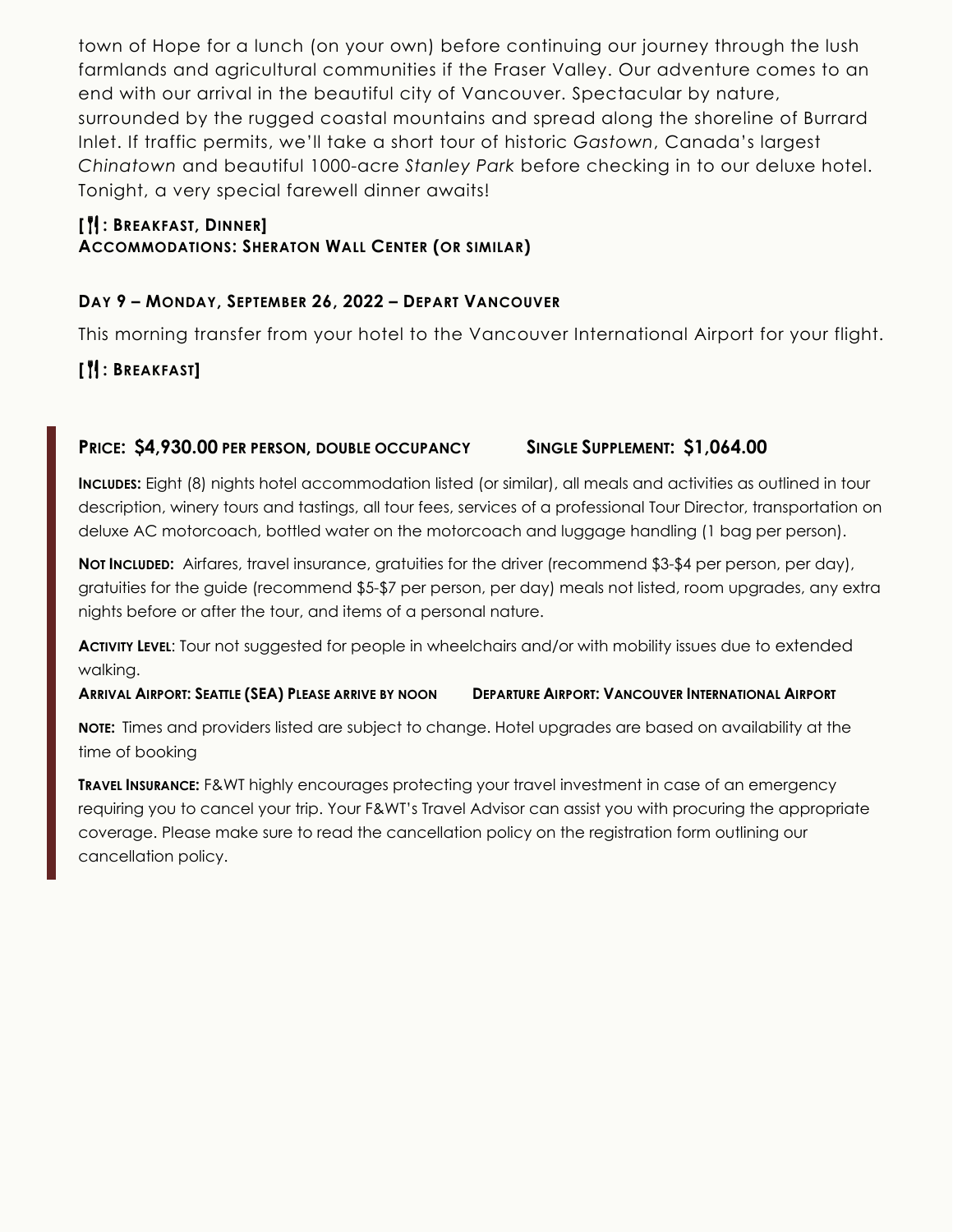# **HOTEL ACCOMMODATIONS & ROOM UPGRADES - SEPTEMBER 18-26, 2022**

**PLEASE NOTE THAT ROOM UPGRADE REQUESTS ARE NOT GUARANTEED AND ARE BASED ON AVAILABILITY AT THE TIME OF BOOKING.**

#### **9/18 - 9/19/2022 – LEAVENWORTH – BAVARIAN LODGE**

With 50 years' experience in Leavenworth, we are proud to offer exceptional service to our guests in our Lodge. The Bavarian Lodge offers the amenities of a sumptuous city hotel with the character of a small country inn. Wi-fi is complimentary and all rooms have mini refrigerators, microwave and Starbucks coffee. Enjoy the year round heated outdoor pool, hot tubs and an on-site micro pub.



#### **STANDARD – VILLAGE VIEW (INCLUDED)**

**UPGRADE OPTIONS (PRICE IS PER ROOM FOR ONE NIGHT):**

**PREMIUM ROOM – VILLAGE VIEW UPGRADE: \$99.00 TURRETT ONE-BEDROOM SUITE WITH FIREPLACE UPGRADE: \$165.00**

#### **9/19 - 9/21/2022 – OSOYOOS - WATERMARK BEACH RESORT**



Perfectly located on the shores of beautiful Osoyoos Lake, the Watermark Beach Resort defines the "good life" of the Southern Okanagan. You're steps away to everything: beach, dining, wine tasting and boutique shopping in Canada's only official desert community. Enjoy the Watermark experience with fully equipped lake view suites, complimentary internet, picture perfect views from your private balcony, an outdoor saltwater pool, hot tubs and fitness center.

**TWO-BEDROOM LAKEVIEW SUITE (INCLUDED) NO UPGRADES AVAILABLE** 

#### **9/21 - 9/24/2022 – KELOWNA - DELTA HOTELS BY MARRIOTT GRAND OKANAGAN RESORT**

Immerse yourself in lakeside ambiance in the midst of British Columbia's Wine Country at Delta Hotels Grand Okanagan Resort. Set on Okanagan Lake and surrounded by picturesque mountains in downtown Kelowna, our resort offers stylish hotel rooms and suites with deluxe amenities - many with balconies. Feast at our popular hotel restaurant and sip cocktails or wine on our lakefront patio. Stay fit in our 24/7 fitness centre. Take a dip in our sparkling indoor and outdoor pools. Indulge in a massage at our on-site, full-service luxury spa. Our Kelowna hotel is walking distance to shopping, dining and entertainment.



#### **DELUXE KING ROOM (INCLUDED)**

**UPGRADE OPTIONS (PRICE IS PER ROOM FOR THREE NIGHTS):**

**KING ROOM – LAKE VIEW UPGRADE: \$416.00 ONE-BEDROOM SUITE – CITY VIEW UPGRADE: \$1,228.00 TWO-BEDROOM SUITE – CITY VIEW UPGRADE: \$2,020.00 TWO-BEDROOM SUITE – LAKE VIEW UPGRADE: \$2,673.00**